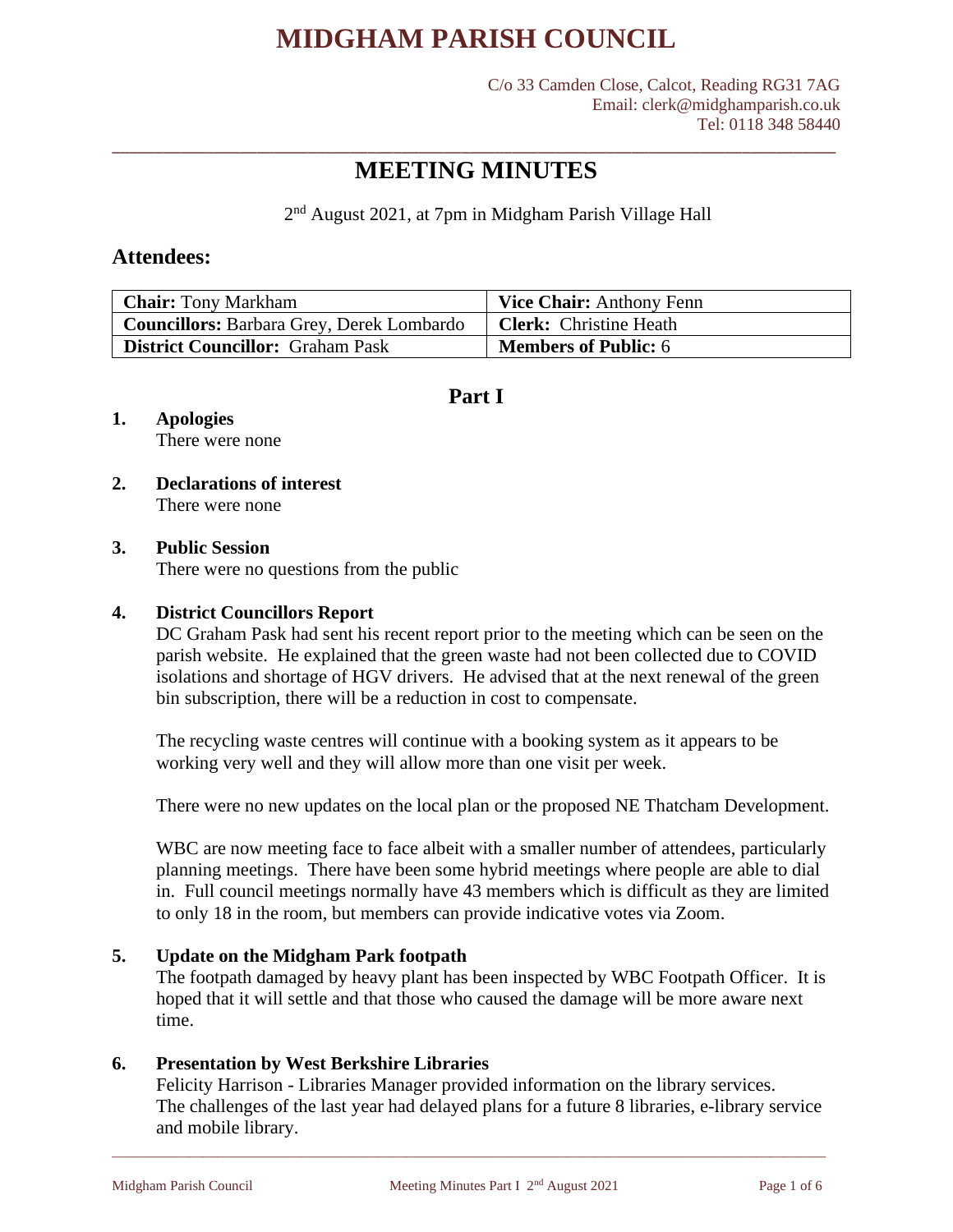\_\_\_\_\_\_\_\_\_\_\_\_\_\_\_\_\_\_\_\_\_\_\_\_\_\_\_\_\_\_\_\_\_\_\_\_\_\_\_\_\_\_\_\_\_\_\_\_\_\_\_\_\_\_\_\_\_\_\_\_\_\_\_\_\_\_\_\_\_\_\_\_\_\_\_\_\_\_\_\_\_\_\_\_\_

C/o 33 Camden Close, Calcot, Reading RG31 7AG Email: clerk@midghamparish.co.uk Tel: 0118 348 58440

The library provides a range of book formats hardbacks, CDs, paperbacks and large print. They range from new books, best sellers to classic books. Although the libraries were shut down for some time their priority was to deliver an appropriate level of service, which was achieved with their e-library service.

They have received funding from the Arts Council. From July some buildings were open for the use of computers and printing. At times they were only able to offer a book collection service. The library service has been encouraging reading for health and wellbeing during the pandemic. They are looking into the possibility of launching an order and collect service, whereby you can review and order books via the website. You could also telephone and ask for books of a certain genre and receive a selection.

During the pandemic they selected books for children which were handed over in a bag. One person wanted to learn quilting; they requested books on the topic and have successfully learned the craft and sent WB Libraries photos.

To help parents during the pandemic events took place on line; story time, craft time, Lego time, which were all very popular. In addition, 70 children learned about coding on-line.

Those most vulnerable were supported by the mobile and at home services.

It was mentioned that the mobile service to Midgham (Goddard Drive) is not very well attended. It was **RESOLVED** that the PC would advertise the library services on its website and local social media. **ACTION – Clerk**: update website and social media. The Village Hall Committee also agreed to put posters in the notice boards and distribute leaflets.

The libraries development plan for the coming year will commence shortly. The previous plan included large cuts leaving the library service reliant on volunteers. The new review is to ensure that resources are being used to maximum effect.

#### **Future Plans**

Regular events will return when safe to do so. Engagement with WB schools with class visits are planned as the Zoom assemblies have been very successful. A feasibility study will take place on automatically joining new pupils to the library. Launch of a new library application (now available). Lighting update to LED. Thatcham Library refurbishment, working with Thatcham TC in line with new master plan. Working with central library hub in Thatcham for a toy library, whereby you can borrow toys just as you would books. Always looking for new volunteers.

It was confirmed that during COVID all books were quarantined for 72 hours after use.

Felicity thanked the PC for their funding contribution.

There was a great deal of praise from those present for the Thatcham library.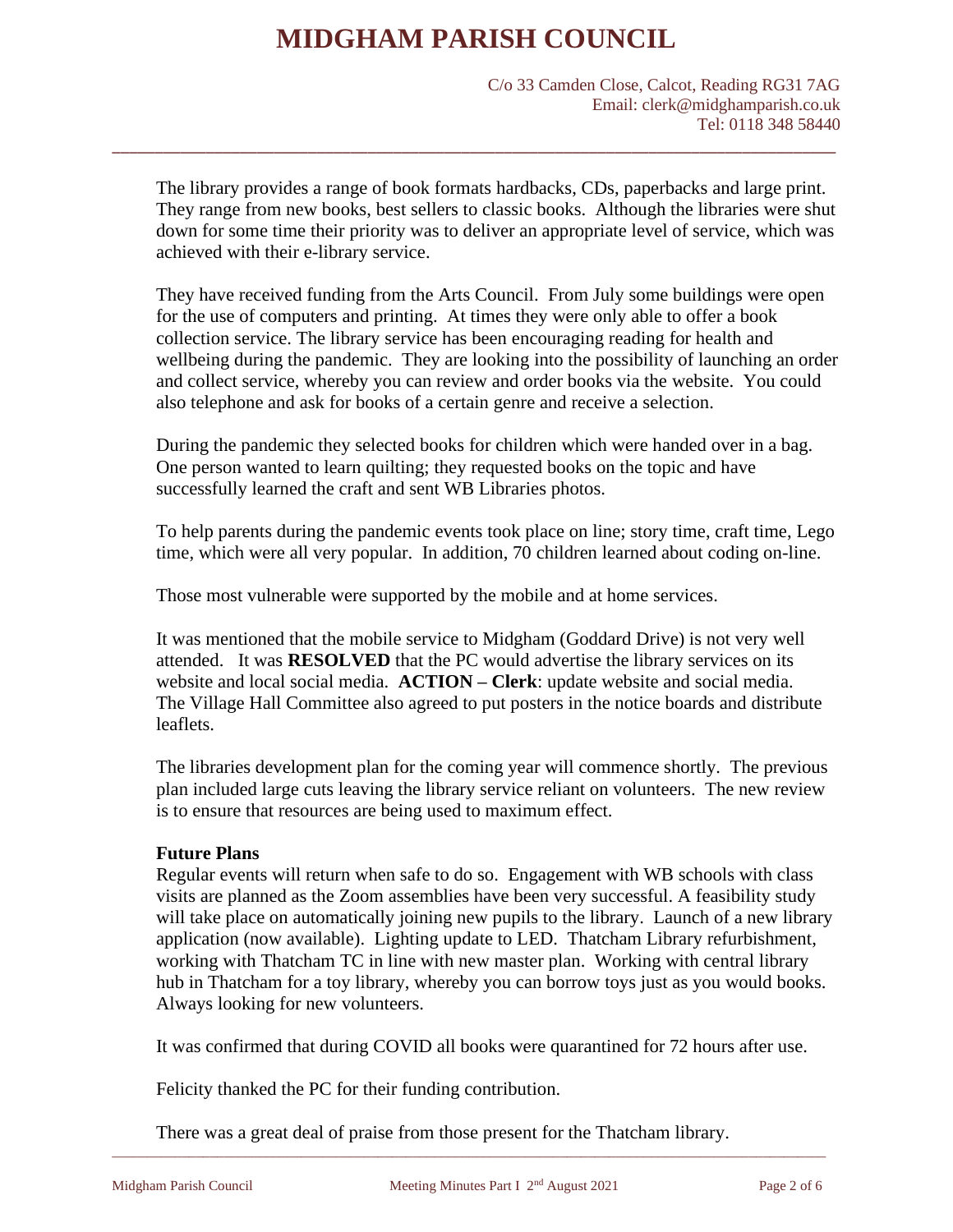\_\_\_\_\_\_\_\_\_\_\_\_\_\_\_\_\_\_\_\_\_\_\_\_\_\_\_\_\_\_\_\_\_\_\_\_\_\_\_\_\_\_\_\_\_\_\_\_\_\_\_\_\_\_\_\_\_\_\_\_\_\_\_\_\_\_\_\_\_\_\_\_\_\_\_\_\_\_\_\_\_\_\_\_\_

#### **7. Actions arising from previous meeting**

There were none

#### **8. Correspondence Received**

- Email correspondence was forwarded to Councillors immediately and a list provided prior to this meeting.
- West Berkshire provided information of wild flower verges together with some wild flower seeds. PCs have been asked to identify suitable areas for wild flowers.

#### **9. Highway's winter service plan**

The plan had been circulated to all Councillors prior to the meeting for review. The plan had no changes from the previous year which would affect Midgham. The Chair confirmed that we have salt bins around the parish which are monitored and topped up as required.

#### **10. Clerks report**

| 10.1 | Financial update                        |           |               |            |
|------|-----------------------------------------|-----------|---------------|------------|
|      | <b>Balance as at 1st April 2021</b>     |           |               | £11,971.80 |
|      | <b>Income</b>                           |           |               |            |
|      | <b>PRECPT</b>                           |           | £<br>4,750.00 |            |
|      | Interest received April/May/June/July   |           | 0.42<br>£     |            |
|      |                                         |           | 4,750.42      |            |
|      | <b>Payments</b>                         |           |               |            |
|      | Midgham Parish Church                   | 350       |               |            |
|      | Church Magazine                         | 150       |               |            |
|      | Citizens Advice West Berkshire          | 150       |               |            |
|      | Defib Electric                          | 25        |               |            |
|      | <b>Audit Fees</b>                       | 30        |               |            |
|      | <b>WB Library</b>                       | 100       |               |            |
|      | Insurance                               | 400.95    |               |            |
|      | <b>BALC</b> Subscription                | 74.22     |               |            |
|      | <b>ICO Data Protection Subscription</b> | 35        |               |            |
|      | Salary April/May/June/July Salaries     | 1056      |               |            |
|      | <b>WB Election Expenses</b>             | 75        |               |            |
|      | Web hosting                             | 130       |               |            |
|      |                                         | £2,576.17 | 4,750.42      |            |

#### **Balance as at 22nd July 2021** *£14,146.05*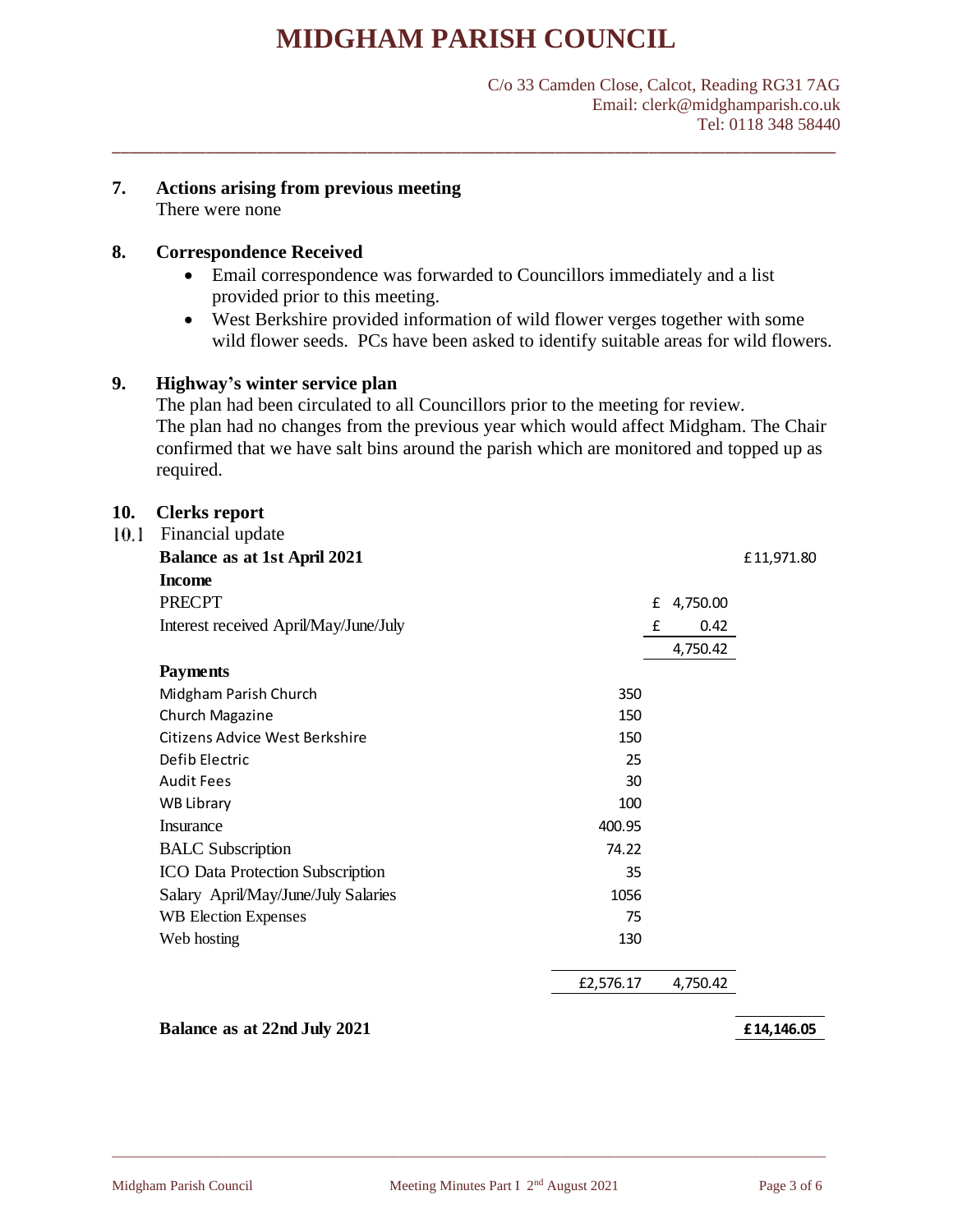C/o 33 Camden Close, Calcot, Reading RG31 7AG Email: clerk@midghamparish.co.uk Tel: 0118 348 58440

#### 10.2 West Berks Invoice for Election costs A request to pay an outstanding amount of £75 for 2019 election expenses was received from WB Debt Recovery Dept.

\_\_\_\_\_\_\_\_\_\_\_\_\_\_\_\_\_\_\_\_\_\_\_\_\_\_\_\_\_\_\_\_\_\_\_\_\_\_\_\_\_\_\_\_\_\_\_\_\_\_\_\_\_\_\_\_\_\_\_\_\_\_\_\_\_\_\_\_\_\_\_\_\_\_\_\_\_\_\_\_\_\_\_\_\_

After further investigation it was confirmed that the original invoice (dated May 2020) and reminders sent by post had not been received by the PC. Upon consultation with WBC, they confirmed Midgham were not the only parish who had not received the documentation and that they were sent during the first COVID lock-downs when mail was disrupted. The explanation has also been received by email. The invoice has been paid.

DC Pask also contacted the Debt Recovery Dept who were very apologetic, they advised that at the time their mail was handled by an independent company and not the Royal Mail.

#### **11. Update from Village Hall Committee**

Since April the committee have been working hard on restoration and repairs; clearing gutters, painting, clearing the ground outside the hall, cleaning the inside and general maintenance. All costs incurred were paid using VH funds.

There are however, a number of issues that need to be taken on by specialised trades people; repair roof leaks, update heating system and kitchen.

They would also like to explore the possibility of clearing an area at the back of the hall and install a patio area where people could gather.

A full financial report will be available at the next PC meeting. Current running costs are  $£1,400$  per year. The intention is to hold fund raising events and apply for grants where possible. It was confirmed that some grants had been received during the pandemic. The committee thanked the PC for their support and funding.

A free event is planned for  $29<sup>th</sup>$  August to promote the village hall. There will be  $16<sup>th</sup>$ century artifacts on display and refreshments available.

The fortnightly coffee mornings will resume from this week 10am to 12pm. **ACTION – Clerk:** Update website and social media with the VH events.

DC Pask advised of a possible grant using the Community Infrastructure Levy fund held by WBC. Although it may be too late to apply this year, it is available every year. The grant must be used for something that will be of benefit to the whole community e.g., improve the disability access. **ACTION – DC Pask:** Obtain more information for the VH Committee.

#### **12. Local Climate Control – Greening Campaign**

A discussion took place as to whether Midgham Council wishes to engage with the community interest company known as "the Greening Campaign" There are also other green incentives which WBC are encouraging PCs to organise.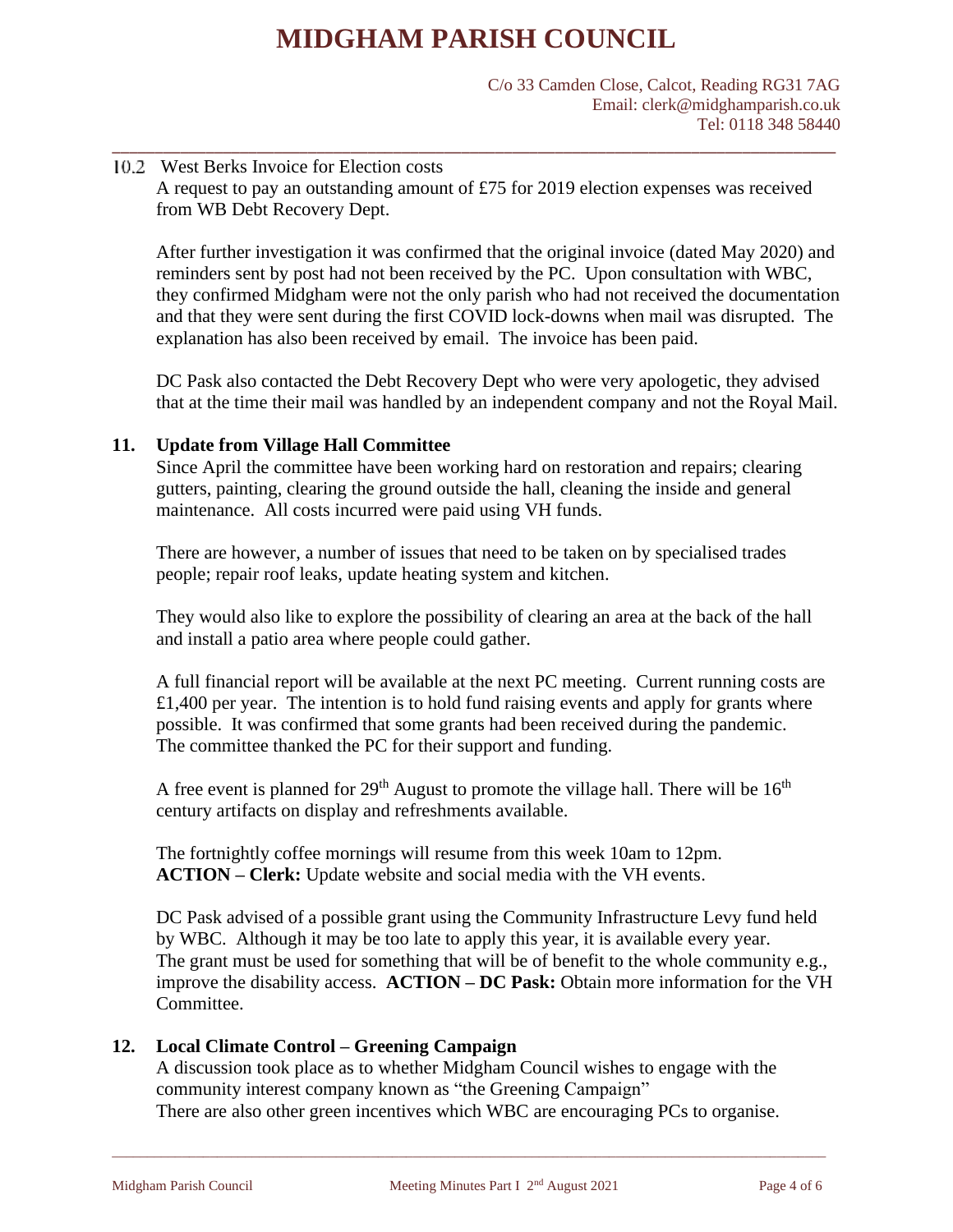Chair explained that the Greening Campaign is non-profit making. He suggested more information is needed before the PC can make a decision.

\_\_\_\_\_\_\_\_\_\_\_\_\_\_\_\_\_\_\_\_\_\_\_\_\_\_\_\_\_\_\_\_\_\_\_\_\_\_\_\_\_\_\_\_\_\_\_\_\_\_\_\_\_\_\_\_\_\_\_\_\_\_\_\_\_\_\_\_\_\_\_\_\_\_\_\_\_\_\_\_\_\_\_\_\_

#### **13. Planning matters**

#### 13.1 Decisions

- **20/01920/OUTD** Land adjacent to Hunts Cottage, new dwelling and garage. Appeal Dismissed
- **20/03068/69 FULD** Button Court Farm, Erection of a farm owner's dwelling and garage with associated access. Granted
- 13.2 Awaiting decision from West Berks Planning
	- **20/03028/OUTD/MAJ** development Bath Road/New Road Hill 16 dwellings, including 6 affordable units. PC have strongly objected
	- **21/00875/FULMAJ** Shooters Lodge Single storey rear extension to existing Garage and conversion to Annexe. New single storey pool building. No objection from PC
	- **21/00661/FU** The Nurseries, Bath Road Demolition of existing portacabin office buildings and erection of two buildings to provide B2/B8 Storage and Distribution use. No objection from PC
	- **21/01489/HOUSE** Woodside Barn Garden Store and porch canopy No objection from PC
	- **21/01616/HOUSE and 21/01617/LBC2** Hall Court Midgham Green -Construction of swimming pool and associated works – No Objection from PC
- 13.3 New applications awaiting PC Decision
	- **21/01730/HOUSE –** Grange Lodge Midgham Park Demolition of an existing garage, construction of a new sitting room of similar size, with connecting walkway to the existing building. The PC have no Objection
	- **21/01561/MINMAJ (Adjacent o Midgham Parish)**  Kennetholme Quarry Colthrop Lane - Section 73 of the Town and Country Planning Act 1990 (as amended) to vary Condition 1 (Extraction) of Planning Permission Ref. no. 19/01371/MINMAJ, dated 16th August 2019, for the Extraction of sand and gravel at Kennetholme Farm for processing at Colthrop Processing Facility, in order to complete mineral extraction and site restoration in phase 1 and 10.